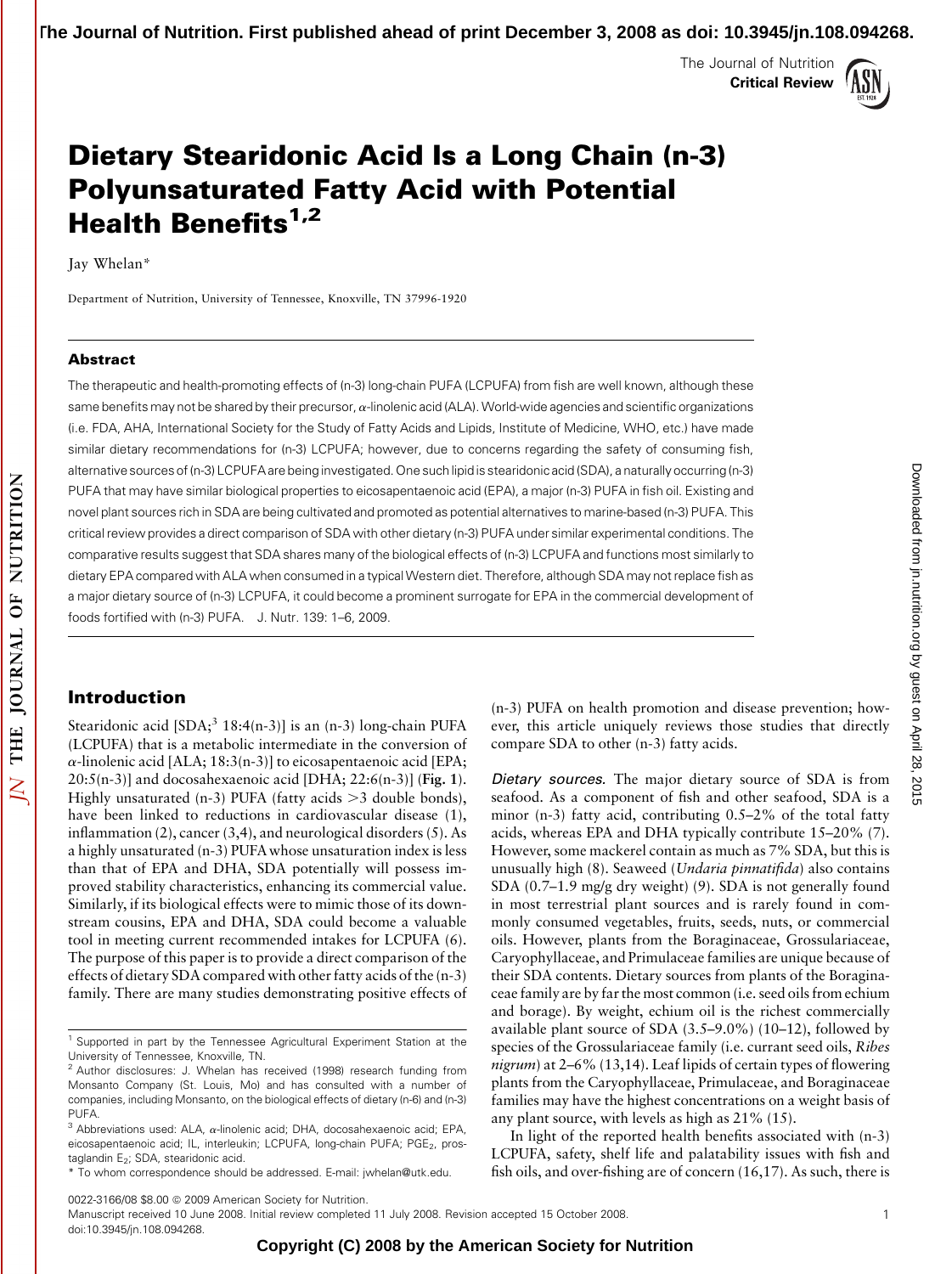

**FIGURE 1** Metabolic pathway of (n-3) PUFA and their primary dietary sources. Reproduced and slightly modified from (6) with permission from the corresponding author and publisher.

a need and desire to identify and develop alternative sources of (n-3) LCPUFA. Thus, SDA has been targeted as a potential biologically active surrogate for (n-3) LCPUFA, such as EPA, because of its relatively efficient conversion following consumption. However, current plant sources that naturally contain SDA have yet to be adapted for wide-scale production and the yields are low and variable, thus compromising economic competitiveness (18).

In response to a growing need, current technology has advanced to a point where common vegetable oils now contain SDA by expressing the appropriate desaturases required for its production in the parent plants. For example, conventional canola (Brassica napus) oil has been modified to contain as much as 23% of its fatty acid pool as SDA (18). This was accomplished by generating transgenic canola lines using an expression vector containing  $\Delta 6$  and  $\Delta 12$  desaturases derived from the fungus Mortierella alpina and the  $\Delta 15$  desaturase from canola or by generating an F1 hybrid by crossing a transgenic line containing the  $\Delta 6$  and  $\Delta 12$  desaturases with one containing high expression of  $\Delta$ 15 desaturase (18). Alternatively, Sato et al. (19) transfected the cDNA of  $\Delta 6$  desaturase from borage (Borago officinalis) into soybean (Glycine max), generating a variety of transgenic soybean lines with levels of SDA between 0.6 and 4.2% of the fatty acid pool. These technological breakthroughs could be important given the fact that there now is a world-wide market for foods that are enriched and fortified with (n-3) LCPUFA (6).

The ability to generate safe and inexpensive oils containing relatively high levels of SDA using this type of technology has a number of advantages compared with more highly unsaturated fatty acids from fish. Generating a stable terrestrial crop whose oil is rich in a highly unsaturated (n-3) PUFA is sustainable and cost effective. Regarding structural benefits, oxidation potential is linearly proportional to the number of methylene-interrupted double bonds in a fatty acid (20). SDA has 4 double bonds compared with 5 and 6 for EPA and DHA, respectively. The lower unsaturation index of SDA greatly enhances stability and shelf

NUTRITION

**OF** 

**JOURNAL** 

THE

 $\overline{\Delta}$ 

life with a concomitant reduction in off flavors and odors that result from the generation of oxidative products.

According to the FAO of the United Nations, world captures fisheries production has declined since 1989, while the world aquaculture production has dramatically increased since 1970 (21). The major commercial use of fish oil is for aquaculture, where 87% of the world's fish oil is used in fish feed (22–24). Only 6% is used for human consumption and the rest is used in animal feed (6%) and industrial uses (1%) (22,23,25). Substitution of SDA for EPA/DHA could alleviate some of the commercial pressures on fish oil and problems associated with over-fishing, particularly if dietary SDA can be converted to EPA and/or DHA.

### Metabolism of dietary SDA and other (n-3) PUFA

Synthesis. SDA is formed directly from ALA (Fig. 1). ALA is the simplest (n-3) PUFA from which all other (n-3) PUFA are metabolically derived (Fig. 1) and when consumed, it is converted to SDA via  $\Delta 6$  desaturase, the rate-limiting enzyme in the pathway. Dietary ALA can be converted to SDA and then EPA and DHA following consumption in response to inadequate tissue levels of DHA; however, the extent of this conversion appears to be minimal when supplemented to a typical Western diet (26–29). Similarly, when evaluating changes in plasma phospholipid SDA, EPA, and DHA levels, supplementation of ALA to the typical diet has little impact (26,30–33). In fact, the major metabolic fate of supplemented ALA appears to be oxidation (27,28), not conversion to or through SDA. When tissues become adequately enriched with DHA, feedback-inhibition of  $\Delta 6$  desaturase occurs by inhibiting the rate of transcription via a mechanism involving PPAR $\alpha$  (34).

Downstream metabolism of SDA. Tissue phospholipids typically contain negligible levels of SDA. When SDA enters the metabolic pathway after the  $\Delta 6$  desaturase step, it is rapidly converted to EPA. Following consumption of SDA, EPA levels in plasma, neutrophil, heart, and erythrocyte phospholipids increase up to 5 times the initial value (10,30,35,36), and thus SDA is considered a ''pro-EPA'' fatty acid. When compared with dietary EPA, dietary SDA is  $\sim$ 17–30% as effective in humans at raising EPA levels in RBC and in plasma phospholipids (30,37). Some studies suggest similar efficacy, although these studies used less controlled blends of oils containing SDA for comparison (36,38). Similar effects are observed in dogs supplemented with SDA vs. EPA, with 20–26% efficiency of incorporation of EPA into erythrocytes by dietary SDA as compared with dietary EPA (Fig. 2) (35). When modifying tissue DHA composition in humans consuming a typical Western diet, none of the precursor (n-3) PUFA (i.e. ALA, SDA, or EPA) have an effect, indicating dietary supplementation of preformed DHA is the only way to effectively modify tissue levels of DHA (10,26,30,32,33).

Rodents vs. humans. The extent of the metabolism of SDA is different in experimental rodent models compared with humans. The ability to desaturate and elongate precursor PUFA in rodents is much more pronounced and, as such, one has to interpret these data cautiously when trying to extrapolate to humans (39). It should be remembered that the typical Western diet already contains appreciable amounts of (n-3) PUFA (ALA, EPA, DPA, and DHA). However, it is common in studies using experimental rodent models to use background diets completely devoid of (n-3) PUFA (i.e. corn oil), resulting in an exaggerated response when (n-3) PUFA are supplemented (40). If ALA is part of the background rodent diet, changes in tissue EPA levels are significantly reduced (41). Nevertheless, all of these effects are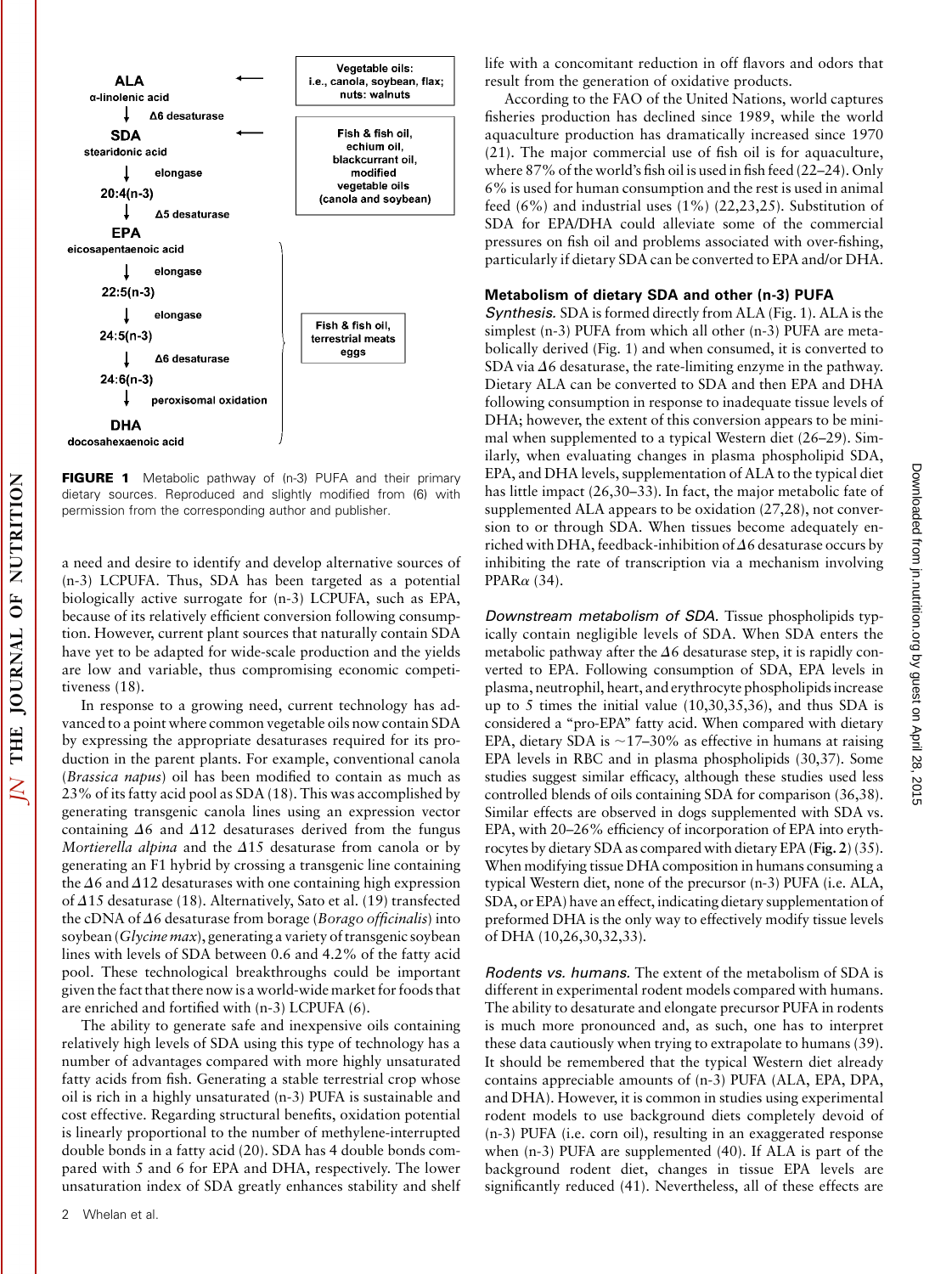$\overline{\Delta}$ 

far greater than that observed in humans where dietary ALA does not significantly change and SDA almost doubles tissue EPA levels (10,30,33). Similar concerns exist if the (n-3) PUFA content of cultured cells is low prior to the addition of exogenous (n-3) PUFA. Thus, if rodent diets and cell culture experiments are not designed appropriately, results generated under these preclinical experimental conditions may not accurately reflect the biological impact of these PUFA if a comparison to humans is desired (42).

Physiological effects of SDA vs. other (n-3) PUFA. A number of review articles have established a relationship between (n-3) PUFA and the reduction of risk for cardiovascular disease (43–48). These effects appear to be clearer for the (n-3) LCPUFA than for ALA. A number of mechanisms have been proposed, i.e. their effects on fibrinolysis and reductions in circulating triacylglycerols levels (49), platelet activation (50), coagulation (49), and the expression of vascular adhesion molecules (47,51). However, these beneficial effects may not be dependent upon (n-3) fats containing both EPA and DHA. The Japanese EPA Lipid Study, with 18,640 subjects consuming background diets relatively rich in EPA and DHA, demonstrated that long-term supplementation of pure EPA significantly reduced major coronary events in the absence of supplemental DHA in patients with a history of coronary heart disease (48). Therefore, as a metabolic surrogate for EPA, SDA has the potential to augment health promotion and mimic disease reduction observed with (n-3) LCPUFA.

Plasma lipids. Dietary EPA and DHA have distinct effects on plasma lipids with beneficial outcomes for cardiovascular diseases not shared by ALA (45,52). In hyperlipidemics, (n-3) LCPUFA are potently hypotriglyceridemic, and in general, raise HDL and LDL cholesterol levels (if at all), but LDL cholesterol is in a form that is larger and less atherogenic (53). Only 3 clinical trials involving SDA and plasma lipids have been reported in the literature (10,30,37). When mildly hypertriglyceridemic subjects were provided SDA in the form of echium oil (1.88 g/d SDA), serum triacylglycerol levels were significantly reduced by 22% with no other reported changes in the lipid profile, but this was only a preliminary open-labeled study without a parallel control group and the results are difficult to interpret (10). In contrast, when normolipidemics were provided SDA (0.75–3.7 g/d) there were no significant changes in triacylglycerols or other plasma lipids (total, HDL or LDL cholesterol) compared with groups supplemented with ALA or EPA (37,54).

Omega-3 index. Recently, a new clinical biomarker for cardiovascular disease has been proposed called the omega-3 index, the sum of EPA+DHA in erythrocyte membranes expressed as a percentage of total erythrocyte fatty acids (55). The omega-3 index correlates very well with risk for a variety of cardiovascular disease endpoints and is as good or better than other traditional circulating risk factors (i.e. C-reactive protein, LDL cholesterol, total cholesterol:HDL cholesterol ratio, etc.) for relative risk of sudden cardiac death (33). In a side-by-side experiment evaluating the impact of supplemental ALA, SDA, or EPA on changes to the omega-3 index, SDA and EPA were more effective than ALA ( $P = 0.0005$  and  $P = 0.0001$ , respectively), which had no effect (33). Relative to each other, SDA was 17% as effective as EPA.

Inflammation and inflammatory disorders. (n-3) LCPUFA have been reported to favorably affect inflammation and inflammatory disorders (2). They have been shown to decrease the production of cytokines, adhesion molecules, reactive oxygen species, and proinflammatory eicosanoids (2). Furthermore, they appear to be important in the resolution of the inflammatory response via the formation of the newly discovered E and D series resolvins (56,57).

Only a few studies have directly compared SDA with other (n-3) PUFA on indices of inflammation. When SDA, ALA, or EPA were provided to healthy subjects, ex vivo inflammatory cytokine production [interleukin  $(IL)$ -1 $\beta$  and tumor necrosis factor- $\alpha$ ] in whole blood or peripheral blood monocytes were unaffected by diet (30,38). SDA-containing echium oil or EPA supplementation did not affect phagocytosis by neutrophils and monocytes, lymphocyte proliferation, and delayed-type hypersensitivity (38). The only variables that were affected by the supplemented oils were the Ig. SDA-containing echium oil and EPA decreased IgE levels, whereas Ig- $\gamma$  G<sub>2</sub> concentrations increased only with EPA supplementation (38). The results of this study demonstrated that although dietary SDA significantly increased leukocyte EPA levels (125%), it did not affect indices of immune function at a dose of 1 g/d and these overall limited effects mimicked, for the most part, those observed with EPA+DHA. On the other hand, supplementation of SDA (0.13 g/d) to subjects in the form of blackcurrant seed oil (6.3 g/d) increased lymphocyte proliferation and delayed-type hypersensitivity, with no changes in IL-1 $\beta$  and IL-2 production (in stimulated peripheral blood monocytes) (58). It is, however, unclear whether these beneficial effects are due to the SDA. When purified ALA, SDA, or EPA were fed to Balb/c mice at a dose of 1% by weight, tumor necrosis factor production from stimulated whole blood (reduction) or production by splenocytes (no effect) were similar regardless of the type of (n-3) PUFA provided (59). Using a mouse ear inflammation model, SDA and EPA demonstrated similar efficacy (reductions in edema, erythema, and blood flow) (9). In summary, the effects of SDA on inflammatory mediators mimic those of EPA, but more studies investigating the comparative effects of SDA and other (n-3) LCPUFA are needed.

Cancers. (n-3) LCPUFA have been shown to have some beneficial effects on cancer, either by reducing risk, inhibiting tumor growth, or enhancing tumor sensitivity to radiation or chemotherapy or palliatively by reducing the symptoms of unwanted side effects to these treatments (60,61). These effects may be related to their ability to inhibit eicosanoid formation as indicated by similar effects with cyclooxygenase inhibitors (62–64).

When dietary SDA was tested side-by-side against ALA, EPA, and DHA in an experimental animal model of colorectal cancer that spontaneously develops intestinal tumors, SDA reduced tumor number by  $>46\%$  (Fig. 3) (41). This effect was as good as or better than dietary EPA or DHA. Dietary ALA did not affect lowering tumor number, suggesting the importance of (n-3) PUFA with 4 or more double bonds. In another study, a xenograft model for the recurrence of prostate cancer, the proliferation index of Los Angeles Prostate Cancer-4 (LAPC-4) cells was lower and the apoptotic index higher in recurring prostate tumors with SDAtreated animals (compared with a linoleic acid control) and SDA appeared to have a protective effect because of a fewer number of animals with recurrent tumors (65). These results are very promising, because dietary (n-3) LCPUFA, but not ALA, appear to reduce risk of metastatic prostate cancer (66). Similar results were observed in NIH-3T3 cells, where cell proliferation was significantly inhibited by the addition of SDA, but not by ALA (67). In contrast, using MDA-MB-231 cells in culture, an estrogen-independent human breast cancer cell line, the effects of SDA and ALA were not much different (68), possibly due to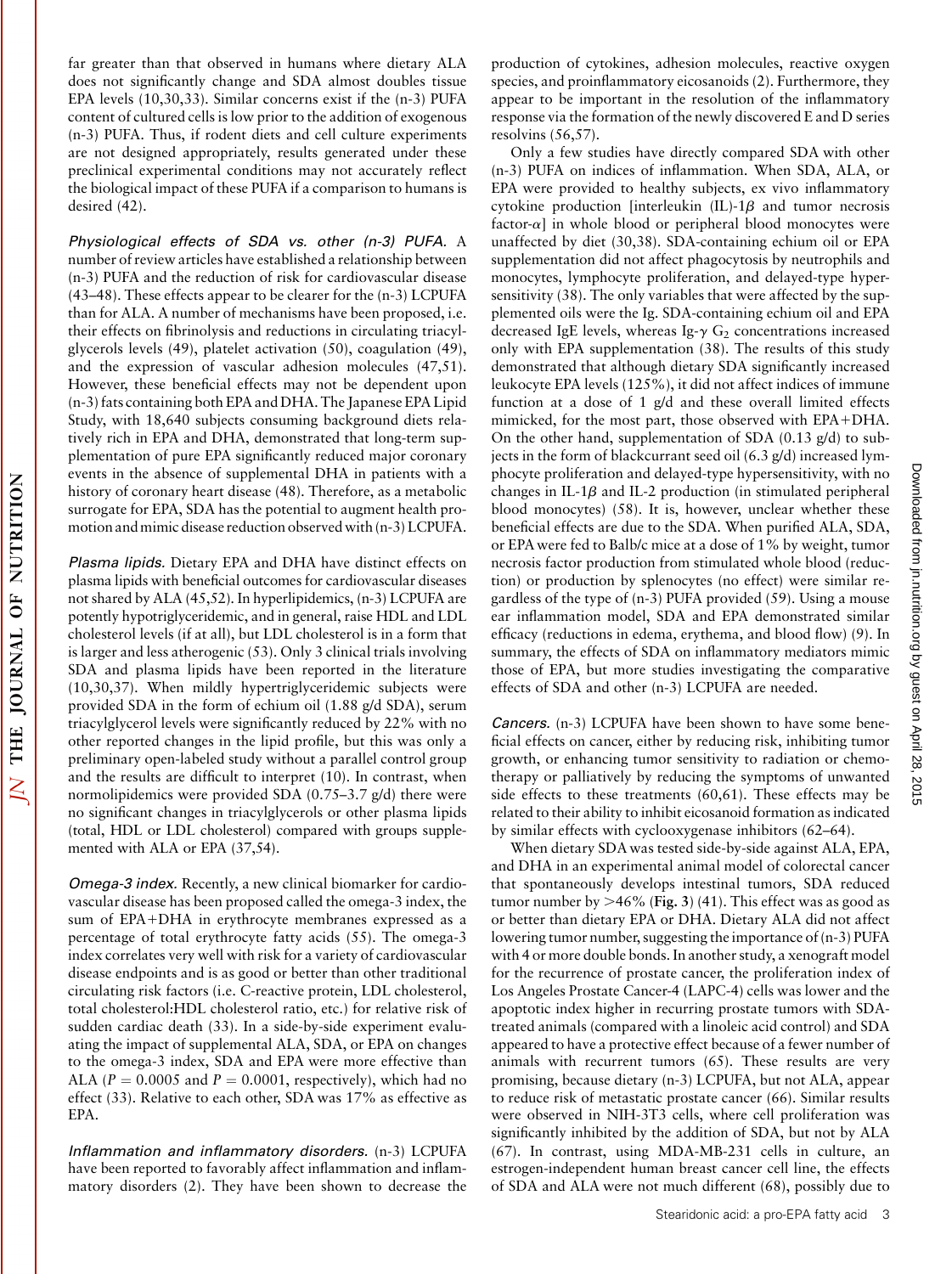

**FIGURE 2** The effects of dietary SDA (21.4, 64.2, and 192.9 mg/kg) body weight) compared with EPA (42.9 mg/kg body weight) and sunflower oil (control) in dogs on tissue EPA content (percent of total fatty acids) (35). Values are means derived from 5 animals at each time point and dose. Overall effects across all time points were significant  $(P < 0.001)$  from baseline. Reproduced and slightly modified from (35) with permission from the corresponding author and publisher.

their inability to effectively reduce prostaglandin  $E_2$  (PGE<sub>2</sub>) formation, a known tumor promoter (62). However, the expression of cyclooxygenase-2 protein was significantly reduced in those cells treated by SDA, but not ALA (68). The cyclooxygenase-2 pathway is important in maintaining tumor integrity, enhancing proliferation and angiogenesis, and inhibiting apoptosis (62,69). These results are encouraging, because a number of studies have reported inverse relationships of dietary (n-3) LCPUFA and cancer risk in humans (3,4,70,71) and these effects were linked to inhibition of the arachidonic acid cascade (3); however, a number of systematic reviews did not show efficacy with (n-3) PUFA on incidence (72,73).



FIGURE 3 Effect of dietary supplementation of various (n-3) PUFA on spontaneous tumor formation (tumor number) in  $Apc^{Min/+}$  mice (41). Mice were supplemented (n-3) PUFA (3% by weight) for 7 wk on top of a background diet designed to mimic a Western diet. Values are means  $\pm$ SEM,  $n = 9-10$  animals/group. Bars without a common superscript differ,  $P < 0.05$ . Adapted from tumor number data presented in (41) with permission from the corresponding author and publisher.

4 Whelan et al.

JOURNAL OF NUTRITION

THE

 $\overline{\Sigma}$ 

Eicosanoids. Only 3 known human studies involving SDA and eicosanoid production have been published, 2 involving fatty acids added exogenously to isolated cells (platelets or polymorphonuclear leukocytes) and another study investigating peripheral blood mononuclear cells from subjects given SDA-containing blackcurrant seed oil (58,74,75). In the latter study, human subjects were provided 131 mg SDA for 2 mo as part of a capsule containing blackcurrant seed oil (750 mg) (58).  $PGE<sub>2</sub>$  formation was reduced by 24 and 47% when isolated peripheral blood mononuclear cells were stimulated with the mitogens. With regards to the in vitro studies, preincubation of isolated human platelets with physiologically relevant levels of SDA (5  $\mu$ mol/L) or EPA (5  $\mu$ mol/L) significantly reduced eicosanoid formation (12-L-hydroxy-5,8,10-heptadecatrienoic acid and 12-hydroxyeicosatetraenoic acid) by 24–28% and 39–47%, respectively, following stimulation (75). When human polymorphonuclear leukocytes were incubated with elevated levels of SDA (20  $\mu$ mol/L) or EPA (20  $\mu$ mol/L) in the presence of arachidonic acid (20  $\mu$ mol/ L), metabolites of the 5-lipoxygenase pathway (5-hydroxyeicosatetraenoic acid, leukotriene B4, andleukotriene B4 nonenzymatic isomers) were consistently reduced 40–50% by both fatty acids (74).

In  $Apc^{\frac{Min}{+}}$  mice fed ethyl esters of various (n-3) PUFA (ALA, SDA, EPA, and DHA at 3% by weight) for 7 wk on a background diet already containing human equivalent doses of ALA ( $\sim$ 0.7%) by energy), intestinal prostaglandin formation ( $PGE_2$  and 6-ketoprostaglandin  $F_{1\alpha}$ ) was significantly lower (~50%) in all groups compared with controls and these changes coincided with reduced tissue arachidonic acid content (41). SDA and EPA were the dietary fatty acids associated with the lowest prostaglandin levels. Similarly, Ishihara et al. (59) fed Balb/c mice diets containing ALA, SDA, or EPA (1% by weight) and measured PGE formation in stimulated whole blood or isolated splenocytes. PGE levels were equivalently reduced by  $\sim$  50% irrespective of the (n-3) PUFA provided.

The impact of SDA compared with other (n-3) PUFA on eicosanoid formation in cultured cells is difficult to interpret because of a lack of physiological relevance. When MDA-MB-231 human mammary tumor cells were treated with ALA or SDA at levels of 50 or 200  $\mu$ mol/L, PGE<sub>2</sub> levels did not change, results consistent with minimal changes in arachidonic acid content (68). Nevertheless, the addition of fatty acids to cells in culture has a number of problems. Most cells grown in vitro are typically low in (n-3) PUFA compared with their in situ counterparts. The levels of exogenous fatty acids used are typically considerably greater than physiological levels ( $\sim$ 5  $\mu$ mol/L) and when nonphysiologic levels are used, there is redirection of exogenous fatty acids into a dramatically expanded triglyceride pool, the impact of which is unclear but could be a contributing factor to observed results (67).

Platelet function. In a study investigating the exogenous treatments of SDA on platelet aggregation (human), SDA (0.5–4.0  $\mu$ mol/L) inhibited platelet aggregation at a dose of 2  $\mu$ mol/L in the presence of collagen or arachidonic acid when added simultaneously, but the presence of U46619, an analogue of prostaglandin  $H_2$ , did not differ (75). However, if platelets were preincubated with SDA or EPA in a comparison experiment, platelet aggregation was significantly impaired with either fatty acid regardless of the type of agonist used (collagen, arachidonic acid, U46619, or thrombin). In humans fed SDA, ALA, or EPA, function was not affected in any group (33). These results suggest that SDA and EPA do not differ in platelet function modification.

In summary, (n-3) LCPUFA appear to have the greatest efficacy (compared with ALA) in prevention and/or treatment of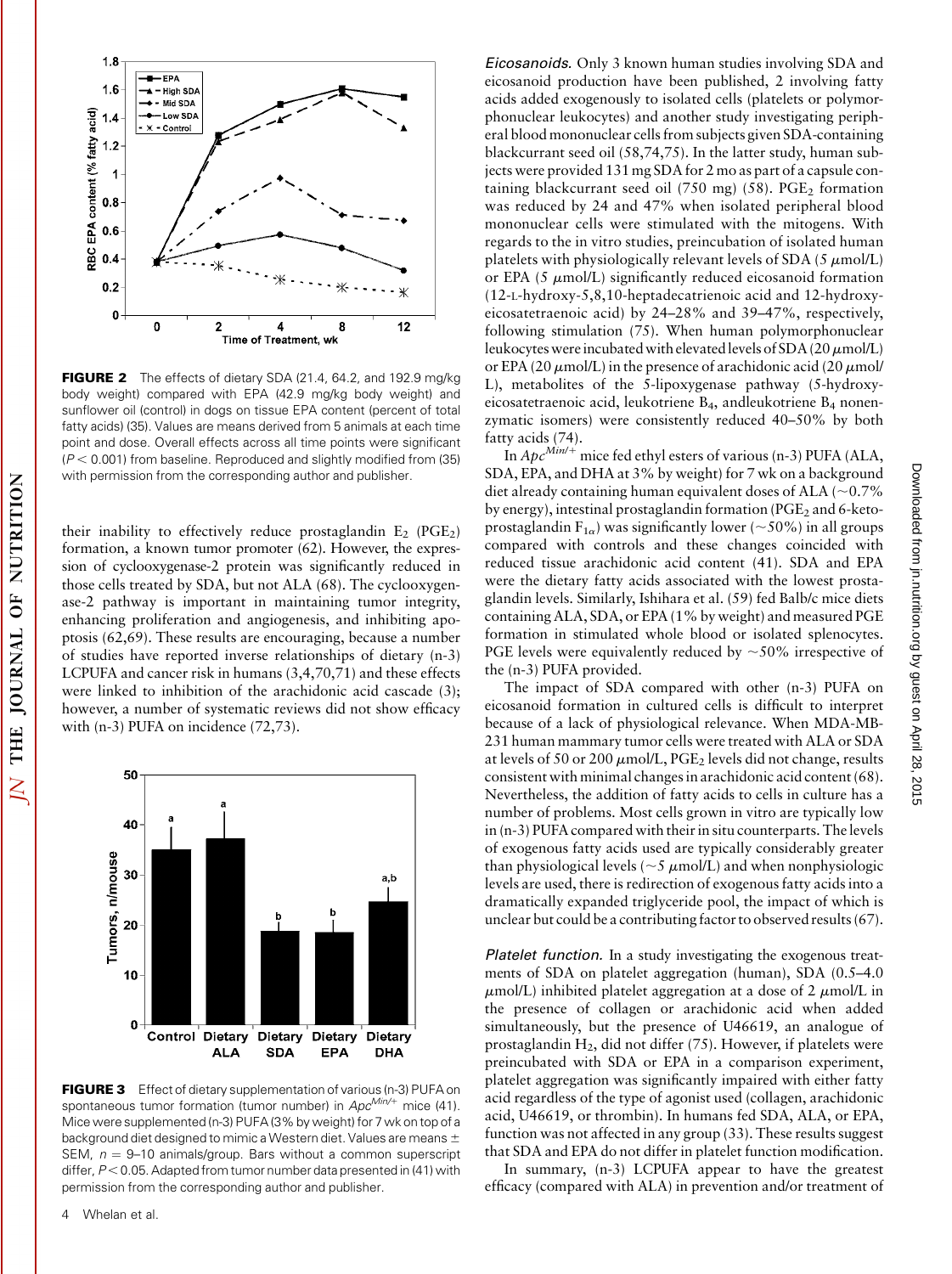various chronic and acute diseases; however, we are faced with the following dilemma. Although the scientific community recognizes the health promotion and disease prevention benefits of (n-3) LCPUFA, convincing people to consume fish products is challenging because of the negative aspects (real or imaginary) associated with the consumption of fish and fish oils, i.e. concerns regarding safety, shelf life (oxidizability), and palatability ("fishy" smell and taste). Furthermore, ALA is poorly converted to the biologically active EPA and DHA. This creates additional problems for many vegetarians who avoid animal products (76). Increasing development and commercialization of nontraditional foods containing (n-3) LCPUFA underscore the public's desire to include these healthy nutrients in their daily dietary regimens (6). Generating plant sources rich in LCPUFA is another mechanism to help achieve dietary recommendations for (n-3) LCPUFA without having to consume seafood.

SDA favorably compares with dietary EPA in side-by-side experiments in a limited number of studies. Similar effects were observed with the inhibition of tumorigenesis in a rodent model of colorectal cancer, in ex vivo platelet aggregation studies, changes in tissue arachidonic acid content and eicosanoid formation, similarities on biomarkers of inflammation and modification of plasma lipid profiles. However, compared with EPA, it was significantly less effective in modifying tissue EPA levels and the omega-3 index. Currently, the data justifying the use of SDA as a surrogate for EPA is promising, but not all the effects were significant. SDA appeared to be as safe as other (n-3) LCPUFA. Only 1 paper has reported self-reported adverse events, but this was with echium oil and these adverse events were no different from what was reported in the control and EPA groups (77). These data suggest that SDA may be a surrogate for EPA for health promotion and disease prevention, but more comparative studies are needed to more confidently establish dose-response parameters.

## Literature Cited

- 1. Wang C, Chung M, Lichtenstein A, Balk E, Kupelnick B, DeVine D, Lawrence A, Lau J. Effects of omega-3 fatty acids on cardiovascular disease. Summary, Evidence Report/Technical Assessment No. 94. Rockville (MD): Agency for Healthcare Research and Quality; 2004. p. 1–8.
- 2. Calder PC. n-3 Polyunsaturated fatty acids, inflammation, and inflammatory diseases. Am J Clin Nutr. 2006;83:S1505–19.
- 3. Hall MN, Campos H, Li H, Sesso HD, Stampfer MJ, Willett WC, Ma J. Blood levels of long-chain polyunsaturated fatty acids, aspirin, and the risk of colorectal cancer. Cancer Epidemiol Biomarkers Prev. 2007;16: 314–21.
- 4. Fernandez E, Chatenoud L, La VC, Negri E, Franceschi S. Fish consumption and cancer risk. Am J Clin Nutr. 1999;70:85–90.
- 5. Hibbeln JR, Nieminen LR, Blasbalg TL, Riggs JA, Lands WE. Healthy intakes of n-3 and n-6 fatty acids: estimations considering worldwide diversity. Am J Clin Nutr. 2006;83:S1483–93.
- 6. Whelan J, Rust C. Innovative dietary sources of n-3 fatty acids. Annu Rev Nutr. 2006;26:75–103.
- 7. Passi S, Cataudella S, Di MP, De SF, Rastrelli L. Fatty acid composition and antioxidant levels in muscle tissue of different Mediterranean marine species of fish and shellfish. J Agric Food Chem. 2002;50:7314– 22.
- 8. Frankel EN, Satue-Gracia T, Meyer AS, German JB. Oxidative stability of fish and algae oils containing long-chain polyunsaturated fatty acids in bulk and in oil-in-water emulsions. J Agric Food Chem. 2002;50: 2094–9.
- 9. Khan A, Cho J-Y, Lee M-C, Kang J-Y, Park NG, Fujii H, Hong Y-K. Isolation of two anti-inflammatory and one pro-inflammatory polyunsaturated fatty acids from the brown seaweed Undaria pinnatifida. J Agric Food Chem. 2007;55:6984–8.
- 10. Surette ME, Edens M, Chilton FH, Tramposch KM. Dietary echium oil increases plasma and neutrophil long-chain (n-3) fatty acids and lowers serum triacylglycerols in hypertriglyceridemic humans. J Nutr. 2004; 134:1406–11.
- 11. Guil-Guerrero JL, Gomez-Mercado F, Rodriguez-Garcia I, Campra-Madrid P, Garcia-Maroto F. Occurrence and characterization of oils rich in gamma-linolenic acid (III): the taxonomical value of the fatty acids in Echium (Boraginaceae). Phytochemistry. 2001;58:117–20.
- 12. Guil-Guerrero JL, Gomez-Mercado F, Garcia-Maroto F, Campra-Madrid P. Occurrence and characterization of oils rich in gammalinolenic acid. Part I: echium seeds from Macaronesia. Phytochemistry. 2000;53:451–6.
- 13. Del Castillo ML, Dobson G, Brennan R, Gordon S. Fatty acid content and juice characteristics in black currant (Ribes nigrum L.) genotypes. J Agric Food Chem. 2004;52:948–52.
- 14. Johansson A, Laasko P, Kallio H. Characterization of seeds of wild, edible Finnish berries. Z Lebensm-Unters Forsch A. 1997;204:300–7.
- 15. Sewon P, Tyystjarvi E. Stearidonic and gamma-linolenic acid contents of common borage leaves. Phytochemistry. 1993;33:1029–32.
- 16. McIntyre PB, Jones LE, Flecker AS, Vanni MJ. Fish extinctions alter nutrient recycling in tropical freshwaters. Proc Natl Acad Sci USA. 2007;104:4461–6.
- 17. Taylor BW, Flecker AS, Hall RO. Loss of a harvested fish species disrupts carbon flow in a diverse tropical river. Science. 2006;313: 833–6.
- 18. Ursin VM. Modification of plant lipids for human health: development of functional land-based omega-3 fatty acids. J Nutr. 2003;133:4271–4.
- 19. Sato S, Xing A, Ye X, Sato S, Xing A, Ye X, Schweiger B, Kinney A, Graef G, et al. Production of {gamma}-linolenic acid and stearidonic acid in seeds of marker-free transgenic soybean. Crop Sci. 2004;44: 646–52.
- 20. Frankel EN. Lipid oxidation. Bridgewater (UK): Oily Press; 2005.
- 21. Vannuccini S. Overview of fish production, utilization, consumptiuon and trade. Rome: FAO of the United Nations; 2003.
- 22. Halseth V. Current aquafeed constraints and outlooks. Presented at the Global Outlook for Aquaculture Leadership Conference in Madrid, Spain. St. Louis: Global Aquaculture Alliance; 2007.
- 23. Pike IH. Eco-efficiency in aquaculture: global catch of wild fish used in aquaculture. Int Aquafeed. 2005;8:38–40.
- 24. FAO of the United Nations [Fisheries and Aquatic Department Web site]; 2008. Available at: http://www.globefish.org/dynamisk.php4? id=2759.
- 25. Tacon AGJ, Hasan MR, Subasinghe RP. Use of fishery resources as feed inputs to aquaculture development: trends and policy implications. Rome: FAO of the United Nations; 2006. p. 1–99.
- 26. Hussein N, Ah-Sing E, Wilkinson P, Leach C, Griffin BA, Millward DJ. Long-chain conversion of [13C]linoleic acid and alpha-linolenic acid in response to marked changes in their dietary intake in men. J Lipid Res. 2005;46:269–80.
- 27. Brenna JT. Efficiency of conversion of alpha-linolenic acid to long chain n-3 fatty acids in man. Curr Opin Clin Nutr Metab Care. 2002;5:127–32.
- 28. Pawlosky RJ, Hibbeln JR, Novotny JA, Salem N. Physiological compartmental analysis of alpha-linolenic acid metabolism in adult humans. J Lipid Res. 2001;42:1257–65.
- 29. Pawlosky RJ, Hibbeln JR, Lin Y, Goodson S, Riggs P, Sebring N, Brown GL, Salem N. Effects of beef- and fish-based diets on the kinetics of n-3 fatty acid metabolism in human subjects. Am J Clin Nutr. 2003;77:565– 72.
- 30. James MJ, Ursin VM, Cleland LG. Metabolism of stearidonic acid in human subjects: comparison with the metabolism of other n-3 fatty acids. Am J Clin Nutr. 2003;77:1140–5.
- 31. Cunnane S, Drevon CA, Harris W, Sinclair A, Spector A. Recommedations for intakes of polyunsaturated fatty acids in healthy adults. In: Visioli F, editor. ISSFAL Newsletter. Devon, (UK); 2004;11(2):12–25.
- 32. Arterburn LM, Hall EB, Oken H. Distribution, interconversion, and dose response of n-3 fatty acids in humans. Am J Clin Nutr. 2006; 83:S1467–76.
- 33. Harris WS. The omega-3 index as a risk factor for coronary heart disease. Am J Clin Nutr. 2008;87:S1997–2002.
- 34. Tang C, Cho HP, Nakamura MT, Clarke SD. Regulation of human delta-6 desaturase gene transcription: identification of a functional direct repeat-1 element. J Lipid Res. 2003;44:686–95.